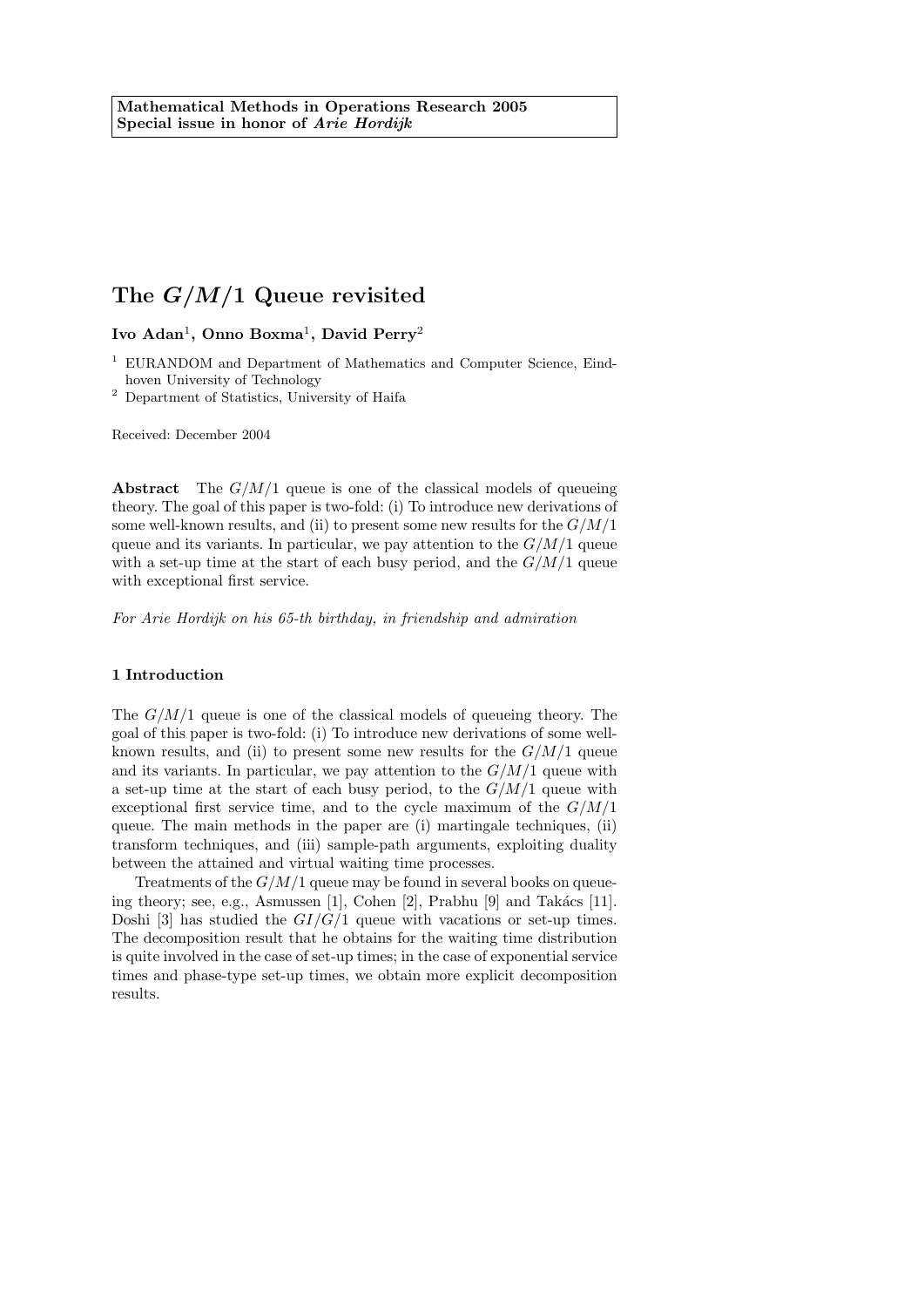The paper is organized as follows. Below we describe the model and introduce some notation. Section 2 introduces the attained waiting time process of the  $G/M/1$  queue and relates it to the *virtual waiting time* process (or work process) of that same queue. In Section 3 the attained waiting time is shown to be exponentially distributed. A brief derivation of the idle period distribution is presented in Section 4, using a martingale approach. Sections 5 and 6 are devoted to the  $G/M/1$  queue with set-up times. We derive a decomposition result for the attained waiting time process, thus also retrieving a sojourn time decomposition result of Doshi [3]. Like in the case without set-up times, we use a martingale to derive an expression for the Laplace-Stieltjes transform of the idle period distribution. Section 6 considers the case of Erlang set-up times. In Section 7 we study the  $G/M/1$ queue with exceptional first service time in a busy period. We obtain the joint distribution of the busy and idle period. For the case of the ordinary  $G/M/1$  queue, a known result (cf. [9]) is re-derived. The last section of the paper is devoted to a study of the cycle maximum in a busy period of the  $G/M/1$  queue. An approach based on the *attained waiting time process* is chosen for the steady-state case. In the case of overload, an approach based on the virtual waiting time process is employed to analyze the cycle maximum, given that the busy period is finite.

## 2 The  $G/M/1$  Queue

We consider the classical  $G/M/1$  queue. The times between successive arrivals are i.i.d. random variables  $S_1, S_2, \ldots$ , with distribution  $G(\cdot)$ , Laplace-Stieltjes transform (LST)  $G^*(\alpha)$  and mean  $1/\lambda$ . The service requirements of the arriving customers are i.i.d. random variables  $Z_1, Z_2, \ldots$ , which are exponentially distributed with mean  $1/\mu$ . All interarrival and service times are assumed to be independent. Service is in order of arrival. The traffic load is denoted by  $\rho := \lambda/\mu$ . It is assumed that  $\rho < 1$  (unless stated otherwise).

Several derivations in this study are based on the sample path analysis of two *dual* compound processes; the so-called *virtual waiting time*  $(VWT)$ and the *attained waiting time (AWT)* processes. Formally, let  $N = \{N(t) :$  $t \geq 0$ } and  $\Lambda = \{A(t) : t \geq 0\}$  be counting processes such that for all  $t \geq 0, n = 0, 1, ...$  and  $m = 0, 1, ...$   $\{N(t) \geq n\} = \{Z_1 + ... + Z_n \leq t\}$  and  ${A(t) \ge m} = {S_1 + ... + S_m \le t}$ . Obviously, **N** is a Poisson process with rate  $\mu$  and  $\Lambda$  is a renewal process whose inter-renewal distribution is  $G(\cdot)$  with mean  $1/\lambda$ . Now define the continuous time random walk  $\mathbf{X} = \{X(t): t \geq 0\}$ such that  $X(t) = t - (S_1 + ... + S_{N(t)})$  and  $Y = \{Y(t) : t \geq 0\}$  such that  $Y(t) = (Z_1 + ... + Z_{\Lambda(t)}) - t$ . Then construct the reflected processes  $\mathbf{A} = \{A(t) : t \geq 0\}$  and  $\mathbf{V} = \{V(t) : t \geq 0\}$ , respectively, by

$$
A(t) = X(t) - \min_{0 \le s < t} X(s) \quad \text{and} \quad V(t) = Y(t) - \min_{0 \le s < t} Y(s).
$$

Here **A** is interpreted as the conditional AWT process of the  $G/M/1$  queue in which the idle periods are deleted and the busy periods are glued together.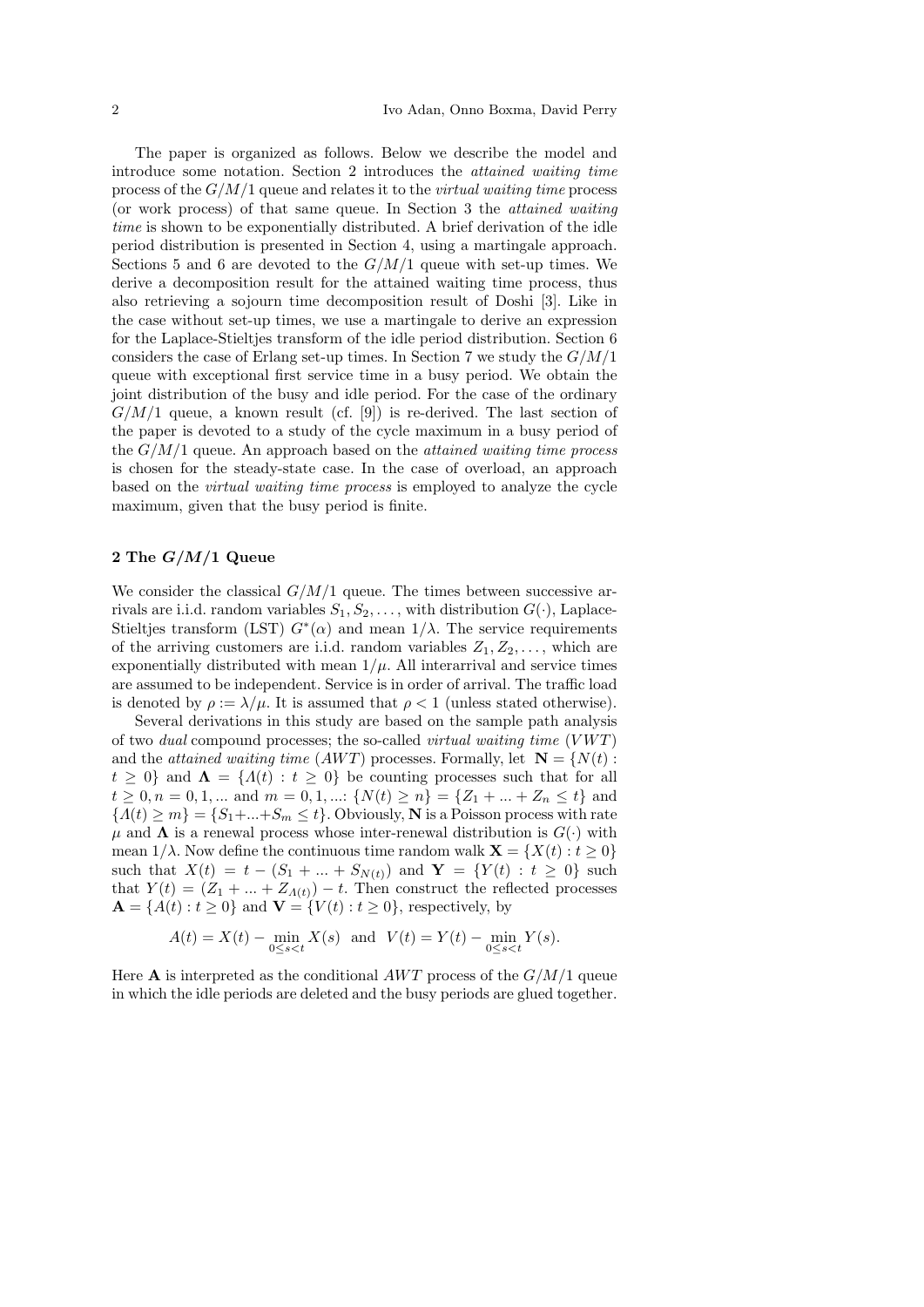The process  $V$  is interpreted as the *VWT* process (or the *work* process) of the same  $G/M/1$  queue. The processes V and A are dual processes with respect to waiting times. While  $V(t)$  is interpreted as the time a customer would have to wait in line if he arrived at t,  $A(t)$  is interpreted as the time already attained (or elapsed) since the arrival of the customer being served at  $t$ . In other words, while  $\bf{V}$  designates the waiting time of a virtual customer by looking forward in time (the customer is virtual in the sense that he did not arrive at  $t$  and thus, in practice, he contributed nothing to the work), A designates the waiting time of a real customer by looking backward in time. As a result, while the  $VWT$  might be sometimes equal to 0, the  $AWT$  cannot be 0 because the served customer "sees" at least himself in the system. By that interpretation, the steady state law of **A** and that of V must be closely related to each other. In fact, it can be shown by construction (see, e.g., Perry et al.  $[6]$ ) that the steady state law of **A** is equal to that of the conditional steady state law of  $V$  given that the idle periods (the time periods in which  $V = 0$ ) are deleted and the busy periods are glued together. Note that  $\rho < 1$  implies that both  $X(t)$  and  $Y(t)$  tend to  $-\infty$  a.s., so that **A** and **V** are regenerative processes. Furthermore, the cycles associated with  $A$  are the busy periods and those associated with  $V$ are the busy cycles (the busy cycle is composed of busy period plus idle period). Also, it can be shown (see, e.g., Perry et al. [6]) that the stopping times  $T = \inf\{t \ge 0 : X(t) \le 0\}$  and  $\tau = \inf\{t \ge 0 : Y(t) = 0\}$  are the same random variables that represent the busy period of the same  $G/M/1$ queue.

Remark 1 A busy cycle generated by **V** is  $C = \inf\{t \geq \tau : V(t) > 0\}.$ Then,  $C-T$  and  $-A(T)$  are also the same random variables that represent the idle period. Also, while the sample path of **V** is continuous at  $\tau$  and  $V(\tau-) = V(\tau+) = 0$ ,  $A(T)$  is a point of discontinuity since by definition  $A(T-) > 0 > A(T) < A(T+) = 0.$ 

#### 3 Density of the Attained Waiting Time

We first study the  $AWT$  process **A**, showing that its steady state distribution is exponential. We define the steady state random variable  $A =$  $\lim_{t\to\infty} A(t)$ , where the latter limit is defined in terms of weak convergence. Let  $f_A(\cdot)$  be the equilibrium density of **A**. A level-crossings argument shows that it satisfies the following steady state equation:

$$
f_A(x) = \mu \int_x^{\infty} [1 - G(w - x)] f_A(w) \mathrm{d}w.
$$
 (1)

Rewrite this equation into:

$$
f_A(x) = \mu \int_0^{\infty} [1 - G(y)] f_A(y + x) dy.
$$
 (2)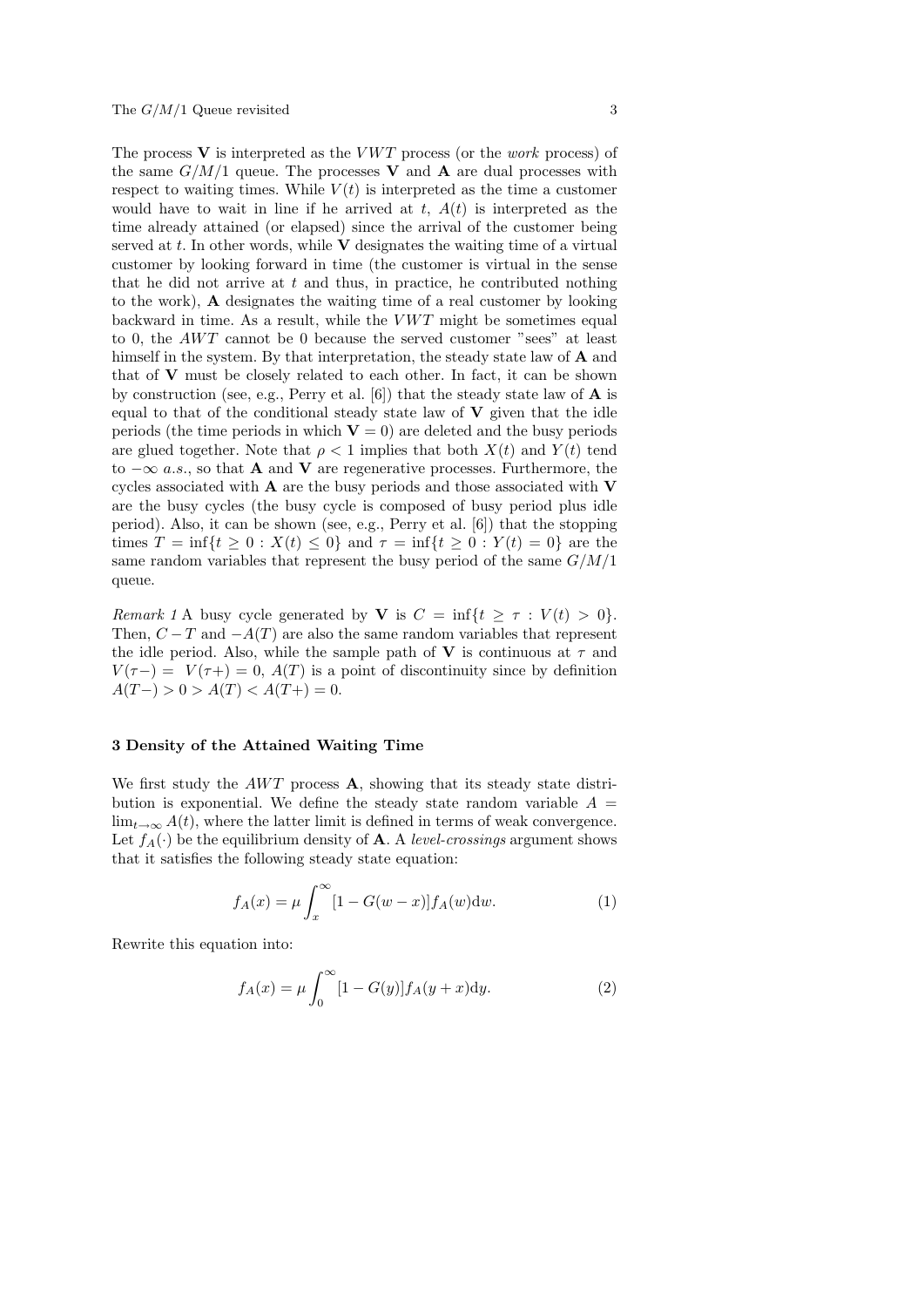Differentiate to get

$$
f'_{A}(x) = \mu \int_0^{\infty} [1 - G(y)] f'_{A}(y + x) dy,
$$

where  $f'_{A}(\cdot)$  is the derivative with respect to  $f_{A}(\cdot)$ . We know that, for  $\rho < 1$ , A has a unique density. Noticing that  $f_A(x)$  and  $f'_A(x)$  satisfy the same equation, it follows that  $f'_{A}(x)$  equals  $f_{A}(x)$ , up to a multiplicative constant. Solving  $f'_A(x) = \eta f_A(x)$  with  $\int_0^\infty f_A(x) dx = 1$  yields

$$
f_A(x) = \eta e^{-\eta x}, \qquad x > 0. \tag{3}
$$

Here  $\eta$  is implicitly defined as the unique solution, in  $(0, \mu)$ , of

$$
\eta = \mu[1 - G^*(\eta)].\tag{4}
$$

The fact that  $\eta$  satisfies (4) follows by substitution of (3) in (2). The uniqueness statement follows since  $G^*(0) = 1, G^*(\infty) = 0$  and  $G^*(\alpha)$  is a monotone decreasing convex function, combined with  $\rho < 1$  (which implies that the derivative of the right-hand side of (4) is  $1/\rho > 1$ ). We conclude that the steady state law of the process  $\bf{A}$ , i.e., the AWT process of the  $G/M/1$ queue in which the idle periods are deleted, is  $\exp(\eta)$ .

*Remark 2* The last result implies that the sojourn times of the  $G/M/1$  queue are also  $exp(\eta)$  distributed (the latter statement is a well-known result, see [2] or [5]). To see this, note that the sojourn times are the peak values of the  $AWT$  process. But these peak values occur at the arrival instants of the Poisson process N. Hence, by PASTA, the limiting distribution of the peak values of the AWT process equals the stationary distribution.

## 4 Martingale Approach for the Idle Period

We now turn to the idle period. In the  $G/M/1$  queue, the busy period and the idle period are not necessarily independent. Just for the sake of convenience, the analysis is based on the *random walk*  $\hat{\mathbf{X}} := -\mathbf{X}$ . Consider the process  $\mathbf{M} = \{M(t) : t \geq 0\}$ , where

$$
M(t) = \varphi(\alpha) \int_0^t e^{-\alpha \hat{X}(s)} ds + e^{-\alpha \hat{X}(0)} - e^{-\alpha \hat{X}(t)},
$$
\n(5)

and  $\varphi(\alpha) := \alpha - \mu[1 - G^*(\alpha)]$  is the *exponent* of  $\hat{\mathbf{X}}$ . It is well-known that M is a martingale (see Kella and Whitt [4]), and by applying the optional sampling theorem for T (clearly, T is the same for both  $\hat{\mathbf{X}}$  and  $\mathbf{X}$ ) to the martingale **M** we see that  $EM(T) = 0$ , thus obtaining the *fundamental identity* (with the substitution  $\hat{X}(0) = 0$ )

$$
\varphi(\alpha) E\left(\int_0^T e^{-\alpha \hat{X}(s)} ds\right) = -1 + E(e^{-\alpha \hat{X}(T)}).
$$
 (6)

We now can prove the following result (see also, e.g., p. 36 of Prabhu [9]).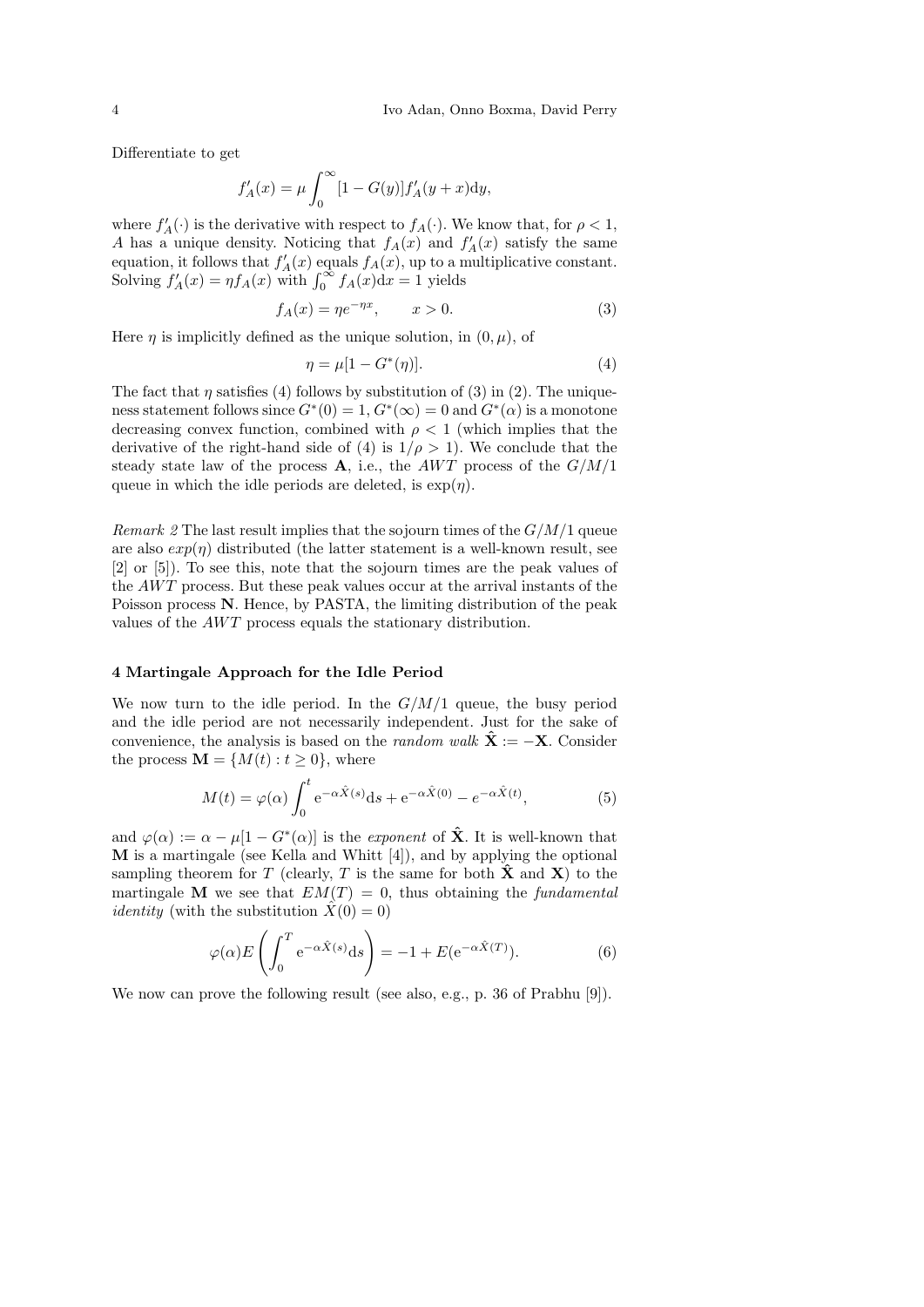**Theorem 1** The LST of the idle period of the  $G/M/1$  queue is given by

$$
E e^{-\alpha I} = \frac{\eta - \mu [1 - G^*(\alpha)]}{\eta - \alpha}
$$

Proof The fact that  $\int_0^T e^{-\alpha \hat{X}(s)} ds = \int_0^T e^{-\alpha \hat{A}(s)} ds$  (where  $\hat{A} := -A$ ), follows immediately by the definition of T. We thus express (6) in terms of the process A:

$$
\varphi(\alpha) E\left(\int_0^T e^{\alpha A(s)} ds\right) = -1 + E(e^{-\alpha \hat{A}(T)}).
$$
\n(7)

Using the theory of regenerative processes and the fact that  $-A(T)$  =  $\hat{A}(T) = I$ , the idle period, we obtain:

$$
E(e^{-\alpha I}) = 1 + \varphi(\alpha) ETE(e^{\alpha A}). \tag{8}
$$

.

Now use the fact that A is  $\exp(\eta)$  distributed (cf. (3)), and that  $ET = 1/\eta$ . To see the latter result, note that level  $0$  is down-crossed by  $A$  (alternatively, up-crossed by  $\hat{A}$ ) exactly once during the cycle T (the down-crossing occurs at T since  $A(T-)>0> A(T)$ ). By level crossing theory,  $f(0)$  is the rate of the long-run average number of down-crossings of level 0. Thus,  $ET =$  $1/f(0) = 1/\eta$ .

Remark 3 Of course, the LST of the idle period may also be obtained directly from Lindley's equation (see, e.g., Asmussen [1]),

$$
I = (S - A|S - A > 0),
$$

where the generic random variable  $S$  denotes the inter-arrival time and  $A$ the sojourn time (which is  $\exp(\eta)$ ).

## 5 Constant Set-Up Times

We now turn our attention to a  $G/M/1$  queue with a set-up time, R, at the beginning of each busy period. It appears to be convenient to start with the case of a deterministic set-up time  $R = x$ . Subsequently, for general set-up times, the results for the constant case may be integrated w.r.t. the distribution of the set-up time. The expressions obtained for general set-up times, however, turn out to be not very explicit. Consequently, the special case of an Erlang-distributed set-up time will be discussed separately in Section 6 (and yields more explicit results).

Consider the process  $\mathbf{A}_{\mathbf{x}} = \{A_x(t) : t \geq 0\}$ , where

$$
A_x(t) = x + X(t) - \min_{0 \le s < t} (x + X(s)),
$$

with x some nonnegative constant. The process  $A_x$  can be visualized as process A that is lifted during each busy period of the original process. During the first busy period of the corresponding  $G/M/1$  queue without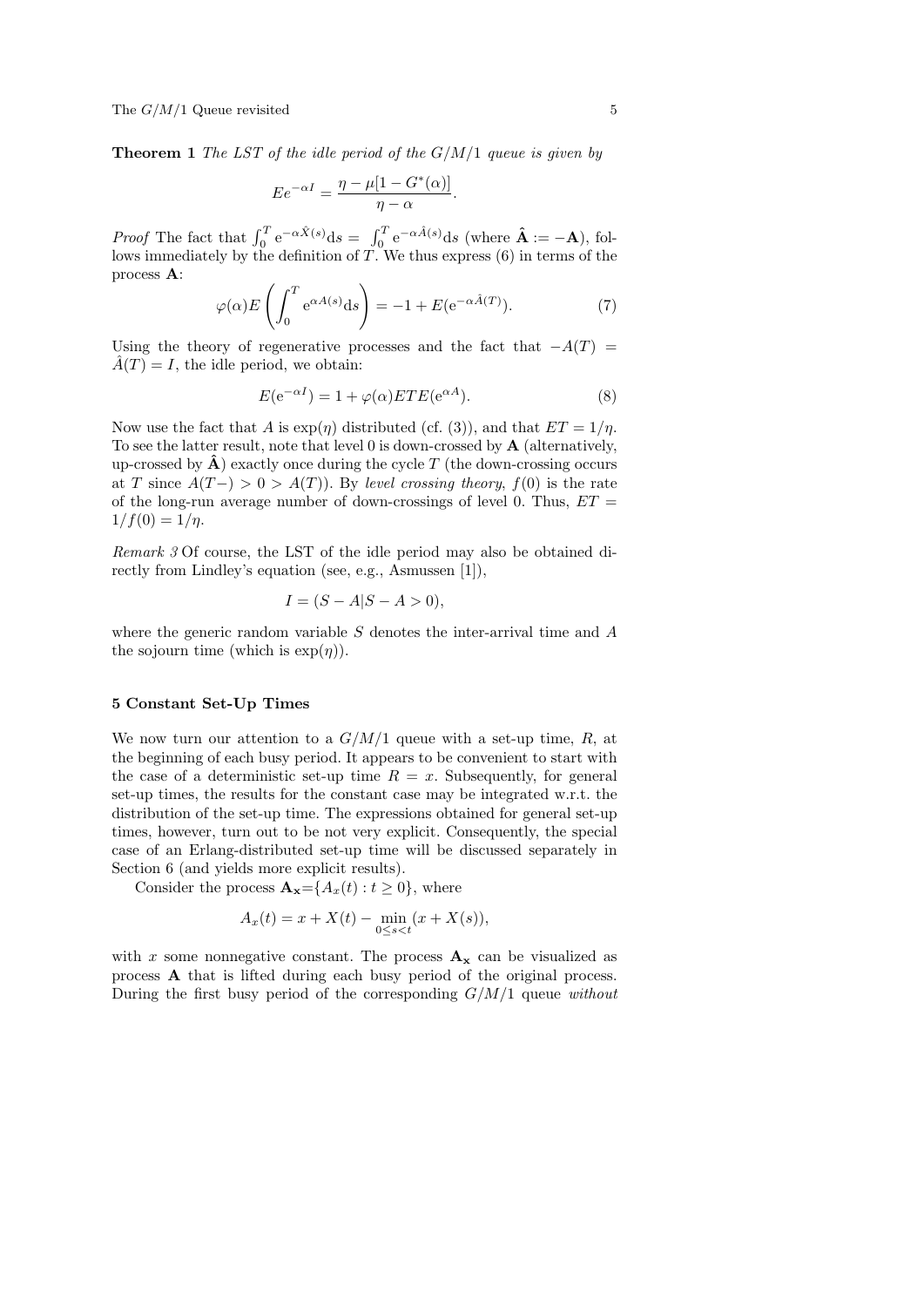set-up time, it is lifted to level x, during the second one to level  $x - I_1$ , where  $I_1$  is the first idle period, during the third one to level  $x-I_1-I_2$  and so on. Define  $K = \inf\{k : x - I_1 - I_2 - \cdots - I_k < 0\}$ . That is, K is the number of negative ladder heights during the busy period  $T_x = \inf\{t : A_x(t) \leq 0\}.$ Let  $\mathbf{L} = \{L(t) : t \geq 0\}$  denote the level process at which **A** is lifted at time t, i.e.,  $L(t)$  is the value with which  $A(t)$  is lifted, and let  $A_x$ , L and A denote the steady-state random variables associated with the processes  $\mathbf{A}_{\mathbf{x}}$ ,  $\mathbf{L}$  and **A**, respectively (recall from (3) that A is  $\exp(\eta)$ ). At time  $t > 0$ ,  $L(t)$  does not depend on the current busy period of  $A(t)$ , but only on the ones prior to the current one. Hence,  $L(t)$  and  $A(t)$  are independent, and thus (by letting t tend to infinity) we can conclude that:

## **Theorem 2**  $A_x \stackrel{\mathcal{D}}{=} A + L$ , where A and L are independent.

Remark 4 Theorem 2 is also valid for general set-up times. In fact, it implies that the steady-state sojourn time in the  $G/M/1$  with set-up times can be decomposed as the sum of two independent random variables: the steadystate sojourn time in the  $G/M/1$  without set-up times and the steady-state level of lifting (cf. Remark 2).

To determine the steady-state distribution of  $\mathbf{A}_{\mathbf{x}}$ , we need to determine the distribution of L. The expected number of busy periods in a cycle of L that are lifted higher than y is equal to  $1 + m(x - y)$ , where  $m(t)$  denotes the renewal function of the process of idle periods  $\{I_n\}$ . Hence, we have

$$
\Pr(L > y) = \frac{1 + m(x - y)}{1 + m(x)}, \qquad 0 \le y < x, \qquad \Pr(L = x) = \frac{1}{1 + m(x)}.
$$
\n<sup>(9)</sup>

Note that  $L$  has probability mass at  $x$ . For example, in case that the interarrival times  $S_i$  are also exponential with parameter  $\lambda$ , we have  $m(x) = \lambda x$ , and then

$$
\Pr(L > y) = 1 - \frac{\lambda y}{1 + \lambda x}, \qquad 0 \le y < x, \qquad \Pr(L = x) = \frac{1}{1 + \lambda x}.
$$

The steady state law of  $\mathbf{A}_x$  is introduced in the following lemma.

## Lemma 1

$$
E e^{-\alpha A_x} = \frac{\eta}{\eta + \alpha} \left[ \frac{e^{-\alpha x} * m(x) + e^{-\alpha x}}{1 + m(x)} \right],
$$

where "∗" is the convolution sign.

Proof By Theorem 2,

$$
E e^{-\alpha A_x} = E e^{-\alpha A} E e^{-\alpha L},
$$

where from (3):

$$
E e^{-\alpha A} = \frac{\eta}{\eta + \alpha}.
$$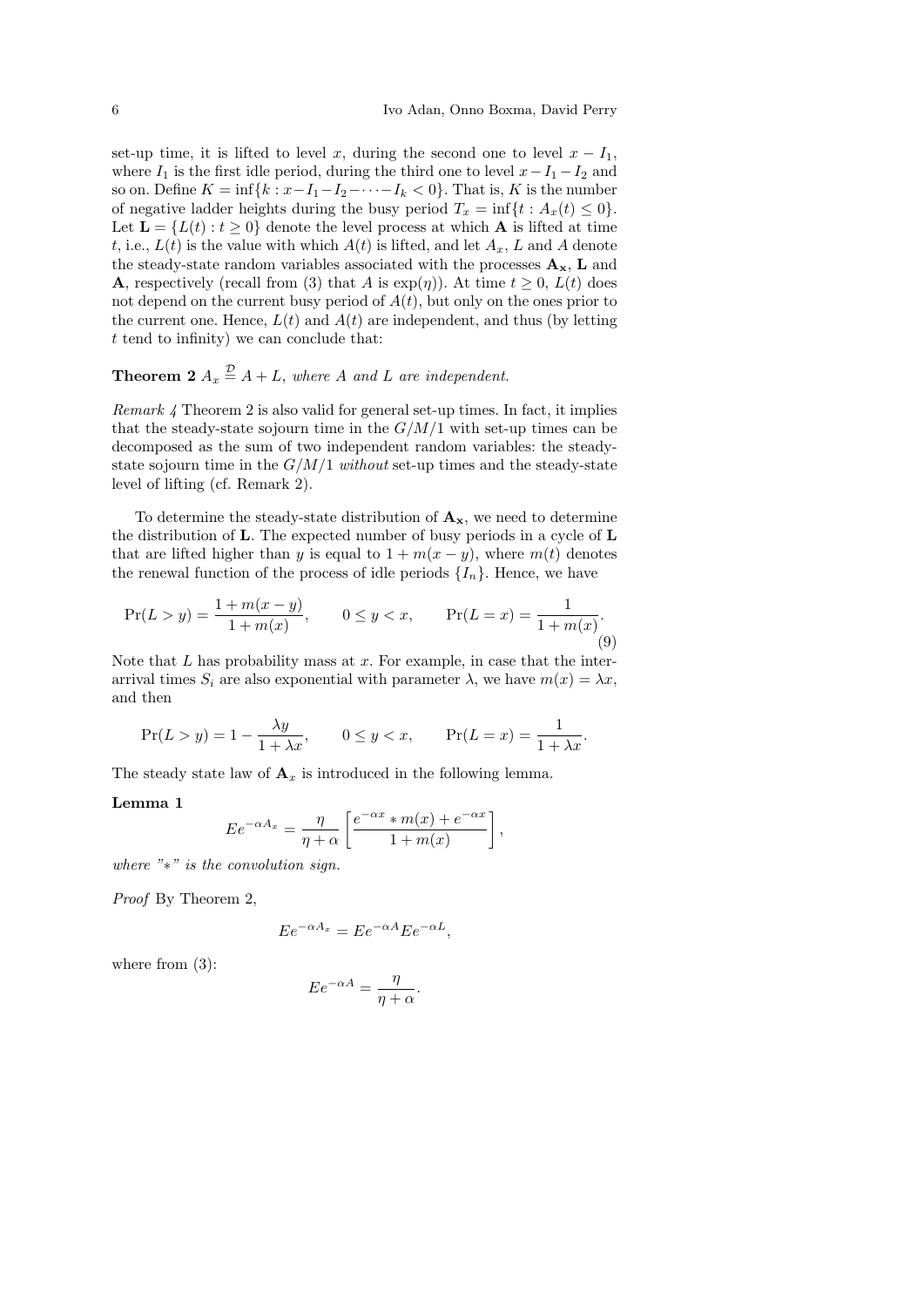Also, by  $(9)$ ,

$$
E e^{-\alpha L} = \int_{y=0}^{x} e^{-\alpha y} d\Pr(L < y) + e^{-\alpha x} \Pr(L = x) = \frac{e^{-\alpha x} * m(x) + e^{-\alpha x}}{1 + m(x)},
$$

which completes the proof.

*Remark 5* If the set-up time  $R$  has a general distribution, then one can easily get the LST of the steady-state distribution of the  $AWT$  process by integrating the LST of  $A_x$  w.r.t. the set-up time distribution. Let the random variable  $\mathcal{A}_R$  denote the AWT in steady-state. Then

$$
E e^{-\alpha A_R} = \frac{\eta}{\eta + \alpha} \int_{0}^{\infty} \frac{e^{-\alpha x} + e^{-\alpha x} * m(x)}{1 + m(x)} d\Pr(R \le x).
$$
 (10)

It should be observed, though, that the expression involves the renewal function  $m(\cdot)$  of the idle periods of the  $G/M/1$  queue.

We now proceed to study the idle and busy period. Let  $I_x$  and  $T_x$  be the idle period and busy period, respectively, associated with  $\mathbf{A}_x$ .

## Lemma 2

$$
E e^{-\alpha I_x} = \frac{\alpha - \mu (1 - G^*(\alpha))}{ET_x} \frac{\eta}{\eta - \alpha} \left[ \frac{e^{\alpha x} * m(x) + e^{\alpha x}}{1 + m(x)} \right] + e^{\alpha x},
$$

with

$$
ET_x = \mu \left[ \int_{0}^{\infty} (1 - G(u)) dF_{A_x}(u) \right]^{-1}, \tag{11}
$$

and where  $F_{A_x}(\cdot)$  is the distribution whose LST is given in Lemma 1.

*Proof* Consider the process  $\mathbf{\tilde{M}} = {\tilde{M}(t) : t \geq 0}$  where

$$
\tilde{M}(t) = \tilde{\varphi}(\alpha) \int_0^t e^{-\alpha(x+X(s))} ds + e^{-\alpha x} - e^{-\alpha(x+X(t))}
$$

and

$$
\tilde{\varphi}(\alpha) = -[\alpha + \mu(1 - G^*(-\alpha))].
$$

It is readily seen that  $\tilde{M}$  is a martingale and by applying the optional sampling theorem for  $T_x = \inf\{t : A_x(t) \leq 0\}$  to the martingale  $\tilde{M}$  we see that

$$
\tilde{\varphi}(\alpha) E\left(\int_0^{T_x} e^{-\alpha A_x(s)} ds\right) = -e^{-\alpha x} + E(e^{-\alpha A_x(T_x)}).
$$
 (12)

By the theory of regenerative processes, the left hand side of (12) is

$$
\frac{\tilde{\varphi}(\alpha) E e^{-\alpha A_x}}{ET_x}.
$$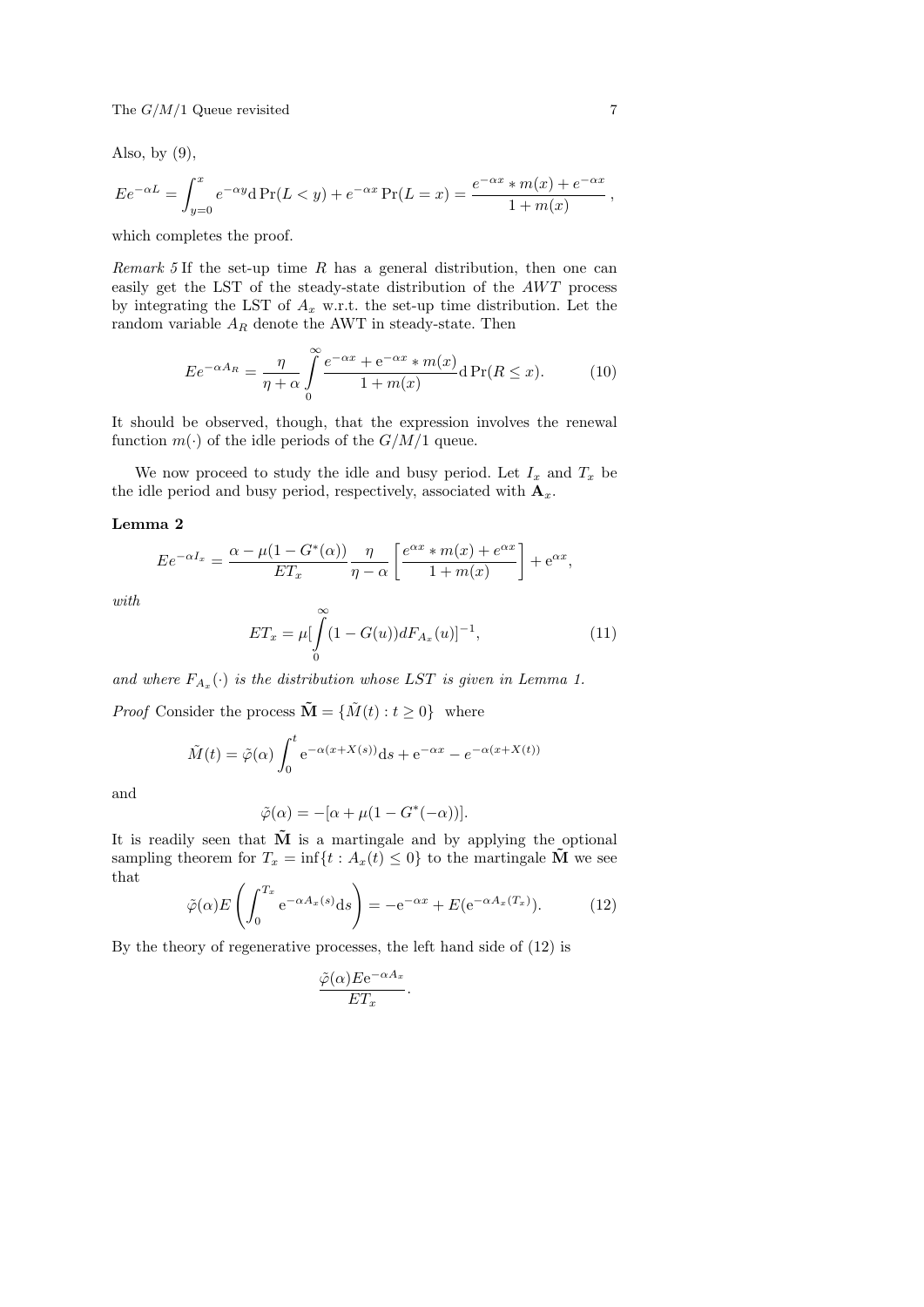Also,  $-A_x(T_x)$  can be interpreted as the idle period  $I_x$ . Thus from (12),

$$
E(e^{\alpha I_x}) = \frac{\tilde{\varphi}(\alpha) E e^{-\alpha A_x}}{ET_x} + e^{-\alpha x}
$$
  
= 
$$
\frac{\tilde{\varphi}(\alpha)}{ET_x} \frac{\eta}{\eta + \alpha} \left[ \frac{e^{-\alpha x} * m(x) + e^{-\alpha x}}{1 + m(x)} \right] + e^{-\alpha x},
$$
 (13)

where the second step follows by Lemma 1. Finally,  $ET_x$  is the reciprocal of the rate of down-crossings of level 0 by  $\mathbf{A}_x$ . Thus, by level crossing theory, (11) follows. Now replace  $\alpha$  by  $-\alpha$  in (13) and the result follows.

Remark 6 In order to obtain the LST of the idle period associated with a generally distributed set-up time  $R$ , we apply the law of total probability in (13) to get

$$
E(e^{-\alpha I}) = \int_{0}^{\infty} E(e^{-\alpha I_x}) d\Pr(R \le x).
$$

#### 6 Erlang Set-up Times

In this section we consider the special case of Erlang distributed set-up times, i.e., the set-up time  $R$  is the sum of  $n$  exponentials with parameter  $\nu$ . Then the AWT process  $A_R$  can be visualized as process A that is lifted during each busy period by at least one and at most n exponentials. Let  $L_m$ denote the number of exponentials lifting A during the mth busy period. Clearly,  $\mathbf{L} = \{L_m, m = 0, 1, 2, \ldots\}$  is a Markov chain with states  $\{1, \ldots, n\}$ and the one-step transition probabilities  $p_{i,j}$  are given by

$$
p_{i,i-k} = \Pr(X_1 + \dots + X_k < I < X_1 + \dots + X_{k+1})
$$
\n
$$
= \frac{(-\nu)^k}{k!} I^{*(n)}(\nu), \qquad k = 0, 1, 2, \dots, i-1;
$$
\n
$$
p_{i,n} = 1 - p_{i,i} - p_{i,i-1} - \dots - p_{i,1},
$$

where  $X_1, X_2, \ldots$  are independent exponentials, each with parameter  $\nu$ , and  $I^{*(k)}(\cdot)$  is the kth derivative of the LST of the idle period I associated with the  $G/M/1$  without set-up times (see Section 4). Here we used that

$$
\Pr(I < X_1 + \dots + X_{k+1}) = \int_0^\infty e^{-\nu x} \sum_{i=0}^k \frac{(\nu x)^i}{i!} d \Pr(I \le x)
$$
\n
$$
= \sum_{i=0}^k \frac{\nu^i}{i!} \int_0^\infty e^{-\nu x} x^i d \Pr(I \le x)
$$
\n
$$
= \sum_{i=0}^k \frac{(-\nu)^i}{i!} I^{*(i)}(\nu).
$$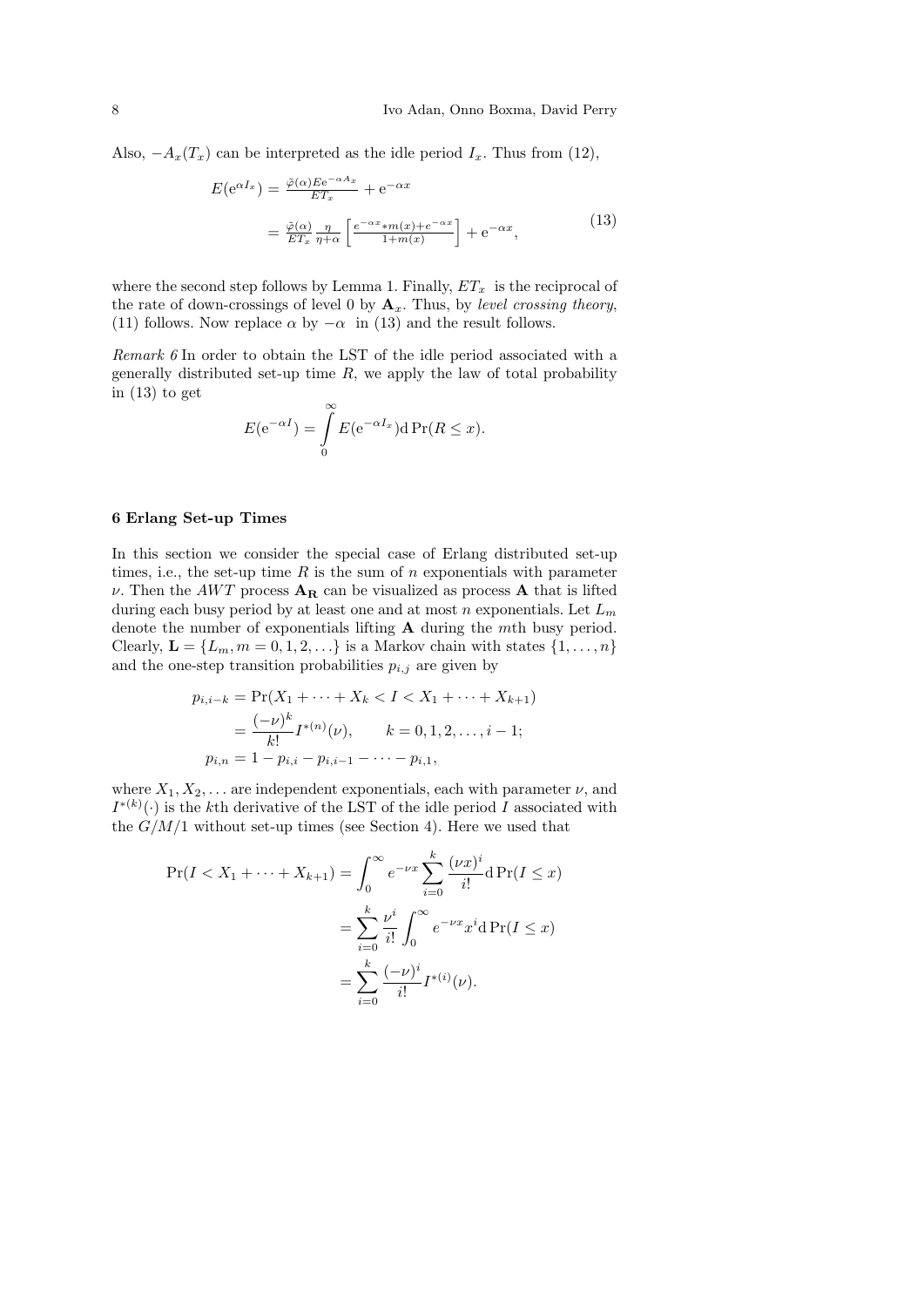Let  $\pi_1, \ldots, \pi_n$  denote the steady-state probabilities of **L**. These probabilities can be easily calculated recursively: Let  $v_k$  be the expected number of visits to state k till the first return to state n, when starting in state n, so  $v_n = 1$ and

$$
v_k = \sum_{l=k+1}^n v_l p_{l,k}, \qquad k = n-1, n-2, \dots, 1.
$$

Then the steady-state probabilities follow from normalization, i.e.,

$$
\pi_k = \frac{v_k}{v_1 + \dots + v_n}, \qquad k = 1, \dots, n.
$$

Hence, we have (see Theorem 2 and Remark 4),

$$
A_R \stackrel{\mathcal{D}}{=} A + L,
$$

where

$$
L \stackrel{\mathcal{D}}{=} \begin{cases} X_1, & \text{w.p. } \pi_1, \\ X_1 + X_2, & \text{w.p. } \pi_2, \\ \vdots \\ X_1 + \cdots + X_n, & \text{w.p. } \pi_n. \end{cases}
$$

Remark 7 The above result can be easily extended to mixed Erlang set-up times. Suppose that, with probability  $p_i$ ,  $i = 1, \ldots, n$ , the set-up time R is the sum of i independent exponentials, each with parameter  $\nu$ . Then the steady-state distribution of L is given by

$$
\pi_i = \frac{\sum_{k=1}^n p_k \pi_i^k / \pi_k^k}{\sum_{k=1}^n p_k / \pi_k^k}, \qquad i = 1, \dots, n,
$$

where  $\pi_1^k, \ldots, \pi_k^k$  denote the steady-state probabilities for Erlang-k distributed set-up times, with parameter  $\nu$ .

## 7 Joint Distribution of Busy and Idle Period

In this section we determine the LST of the joint distribution of the busy period T and idle period I in the  $G/M/1$  queue, for the case that the first service time  $Z_1$  of the busy period is x. By integrating the result w.r.t. the probability distribution of  $Z_1$ , we subsequently also determine the LST of the joint distribution of the busy period and idle period in the  $G/M/1$  queue with either set-up time or an exceptional first service time. Introduce, for Re  $\alpha_1, \alpha_2 \geq 0, x \geq 0$ :

$$
k(x, \alpha_1, \alpha_2) := E(e^{-\alpha_1 T - \alpha_2 I} | Z_1 = x), \tag{14}
$$

$$
K(s, \alpha_1, \alpha_2) := \int_0^\infty e^{-sx} k(x, \alpha_1, \alpha_2) dx.
$$
 (15)

Also introduce  $\hat{s} = \hat{s}(\alpha_1)$ , the unique zero of  $1 - \frac{\mu}{\mu - s} G^*(\alpha_1 + s)$  in the righthalf  $\alpha_1$ -plane (see, e.g., Cohen [2], p. 226).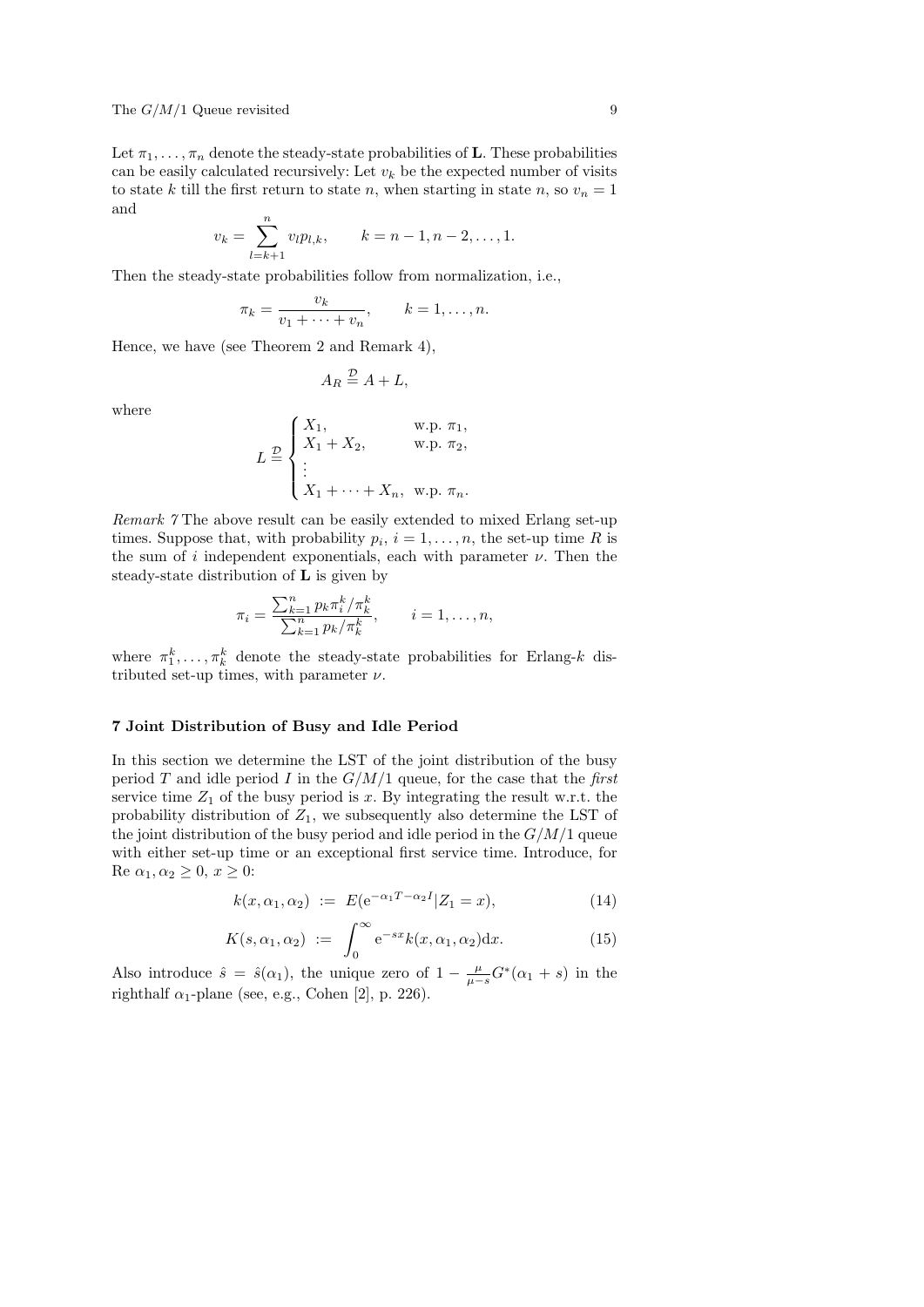**Theorem 3** For Re  $s, \alpha_1, \alpha_2 \geq 0$ ,

$$
K(s, \alpha_1, \alpha_2) = \frac{\mu - s}{\mu - s - \mu G^*(\alpha_1 + s)} \left[ \frac{G^*(\alpha_1 + s) - G^*(\alpha_2)}{\alpha_2 - \alpha_1 - s} - \frac{\mu}{\mu - s} G^*(\alpha_1 + s) \frac{G^*(\alpha_1 + s) - G^*(\alpha_2)}{\alpha_2 - \alpha_1 - s} \right].
$$
 (16)

Proof Conditioning on the two possibilities that the first interarrival time  $S_1 \geq x$  and  $S_1 < x$ , we can write:

$$
k(x, \alpha_1, \alpha_2) = \int_{t=x}^{\infty} e^{-\alpha_1 x} e^{-\alpha_2 (t-x)} dG(t)
$$
  
+ 
$$
\int_{z=0}^{\infty} \mu e^{-\mu z} \int_{t=0}^{x} e^{-\alpha_1 t} k(x - t + z, \alpha_1, \alpha_2) dG(t) dz.
$$
 (17)

Taking the LT (Laplace Transform) w.r.t.  $x$  and changing integration orders yields:

$$
K(s, \alpha_1, \alpha_2) = \int_{x=0}^{\infty} e^{-(\alpha_1 + s)x} \int_{u=0}^{\infty} e^{-\alpha_2 u} dG(x+u) dx
$$
  
+  $\mu \int_{t=0}^{\infty} e^{-(\alpha_1 + s)t} dG(t) \int_{u=0}^{\infty} \int_{z=0}^{\infty} e^{-su} e^{-\mu z} k(u+z, \alpha_1, \alpha_2) du dz$   
=  $\frac{G^*(\alpha_1 + s) - G^*(\alpha_2)}{\alpha_2 - \alpha_1 - s} + \mu G^*(\alpha_1 + s) \frac{K(s, \alpha_1, \alpha_2) - K(\mu, \alpha_1, \alpha_2)}{\mu - s}.$  (18)

Hence

$$
K(s, \alpha_1, \alpha_2)[1 - \frac{\mu}{\mu - s} G^*(\alpha_1 + s)]
$$
  
= 
$$
\frac{G^*(\alpha_1 + s) - G^*(\alpha_2)}{\alpha_2 - \alpha_1 - s} - \frac{\mu}{\mu - s} G^*(\alpha_1 + s) K(\mu, \alpha_1, \alpha_2).
$$
 (19)

It remains to determine  $K(\mu, \alpha_1, \alpha_2)$ . A standard analyticity argument gives (remember the definition of  $\hat{s}$  above):

$$
K(\mu, \alpha_1, \alpha_2) = \frac{G^*(\alpha_1 + \hat{s}) - G^*(\alpha_2)}{\alpha_2 - \alpha_1 - \hat{s}}, \quad \text{Re } \alpha_1, \alpha_2 \ge 0. \tag{20}
$$

Substitution in (19) finally gives the statement of the theorem.

Remark 8 Determination of  $k(x, \alpha_1, \alpha_2)$ .

In principle, one can invert  $K(s, \alpha_1, \alpha_2)$  to obtain  $k(x, \alpha_1, \alpha_2)$ . Rewrite (16) as follows  $(s \text{ should be such that the sum converges})$ :

$$
K(s, \alpha_1, \alpha_2) = \sum_{j=0}^{\infty} \left(\frac{\mu}{\mu - s}\right)^j (G^*(\alpha_1 + s))^j \left[\frac{G^*(\alpha_1 + s) - G^*(\alpha_2)}{\alpha_2 - \alpha_1 - s}\right]
$$

$$
-\frac{\mu}{\mu - s} G^*(\alpha_1 + s) \frac{G^*(\alpha_1 + s) - G^*(\alpha_2)}{\alpha_2 - \alpha_1 - s}].
$$
(21)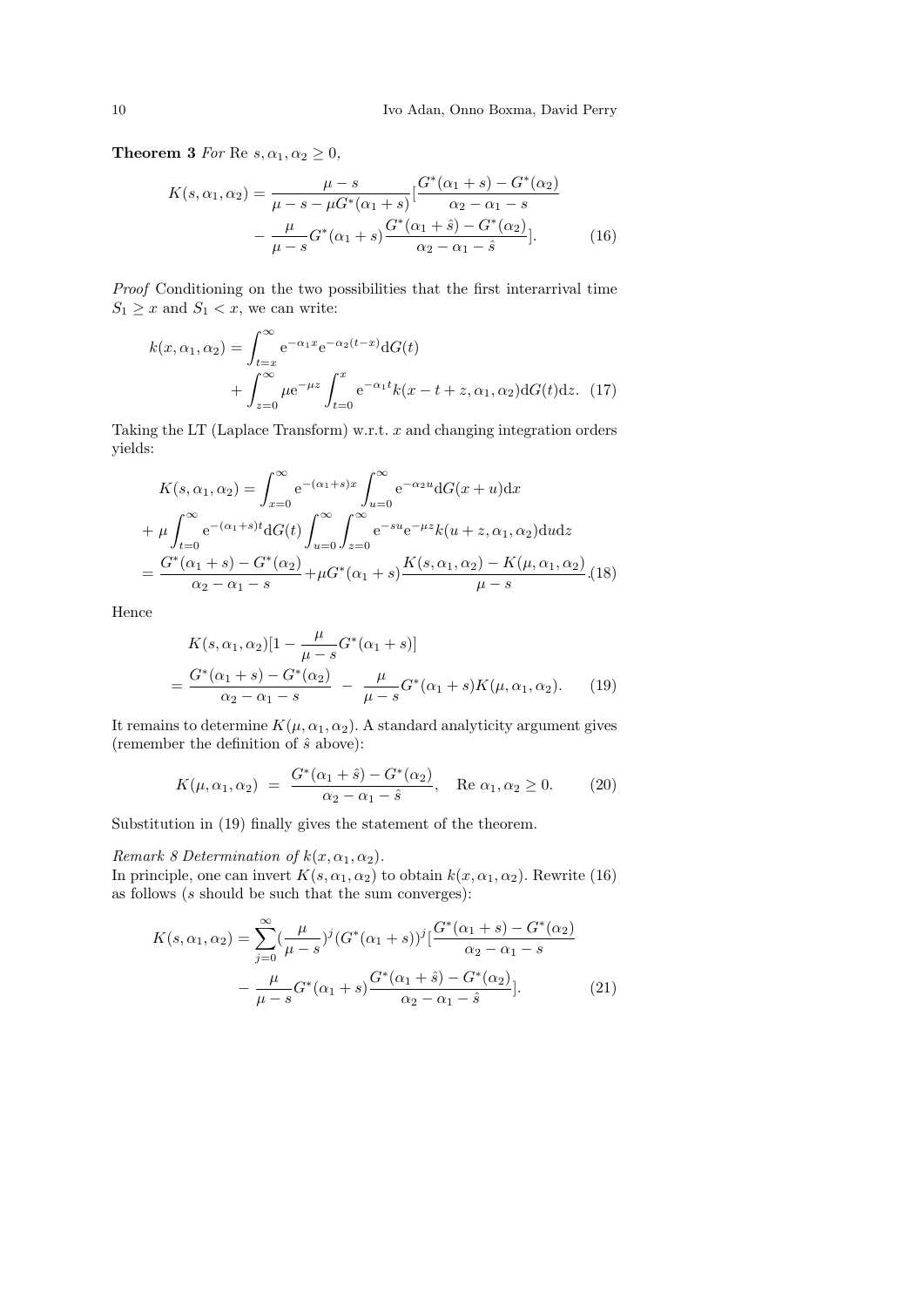Now observe that

$$
G^{*}(\alpha_{1}+s) = G^{*}(\alpha_{1}) \int_{x=0}^{\infty} e^{-sx} \left[ \frac{e^{-\alpha_{1}x} dG(x)}{\int_{0}^{\infty} e^{-\alpha_{1}y} dG(y)} \right],
$$

which equals the product of  $G^*(\alpha_1)$  and the LST of  $Pr(S_1 < x | S_1 < E_1)$ , with  $E_1$  exponentially distributed with mean  $1/\alpha_1$ . The first part of the righthand side of (21) can now be inverted term by term (care should be taken of the fact that  $K(s, \alpha_1, \alpha_2)$  is an LT, and not an LST, w.r.t. x). The term between square brackets in (21) is easier to invert; notice that the first term in the righthand side of (17) is the inverse of  $(G^*(\alpha_1 + s) G^*(\alpha_2)$ / $(\alpha_2 - \alpha_1 - s)$ . Of course, for specific choices of the interarrival time distribution, like the Erlang distribution, it is a rather straightforward task to obtain  $k(x, \alpha_1, \alpha_2)$  by inversion of the expression in (16).

## Remark 9 The LST of the joint distribution of busy and idle period.

It should be noted that  $\mu K(\mu, \alpha_1, \alpha_2)$  is the LST of the joint distribution of the busy period T and idle period I in the ordinary  $G/M/1$  queue, in which also the first service time  $Z_1$  is  $\exp(\mu)$  distributed. The result agrees with Formula (47) on p. 57 of Prabhu [10]. Taking  $\alpha_1 = \alpha_2$  yields the LST of the busy cycle length in the  $G/M/1$  queue. Next suppose that the first service time  $Z_1$  is hyperexponentially distributed, with density  $\sum_{i=1}^{k} p_i \nu_i e^{-\nu_i x}$ . In that case,

$$
E(e^{-\alpha_1 T - \alpha_2 I}) = \sum_{i=1}^{k} p_i \nu_i K(\nu_i, \alpha_1, \alpha_2).
$$
 (22)

Finally suppose that the first service time  $Z_1$  is Erlang- $k$  distributed, with parameter  $\nu$ . Then it is easily verified that

$$
E(e^{-\alpha_1 T - \alpha_2 I}) = \frac{(-1)^{k-1} \nu^k}{(k-1)!} \frac{d^{k-1}}{ds^{k-1}} K(s, \alpha_1, \alpha_2)|_{s=\nu}.
$$
 (23)

## 8 Cycle Maximum

In this section we introduce two approaches for analysis of the cycle maximum of the  $G/M/1$  queue; the first is based on the  $AWT$ , the second on the  $VWT$ . We refer to Cohen [2], Section III.7.5, for an expression for this cycle maximum in the form of a contour integral. That is a result for  $\rho \leq 1$ . In Subsection 8.2 we consider the case  $\rho > 1$ .

## 8.1 AWT Approach

Recall that  $X(t) = t - (S_1 + S_2 + ... + S_{\Lambda(t)})$  and  $T = \inf\{t : X(t) \leq 0\}$ . Let  $M = \max_{0 \leq t \leq T} X(t)$ . In this section we compute the law of M, the cycle maximum of the busy cycle.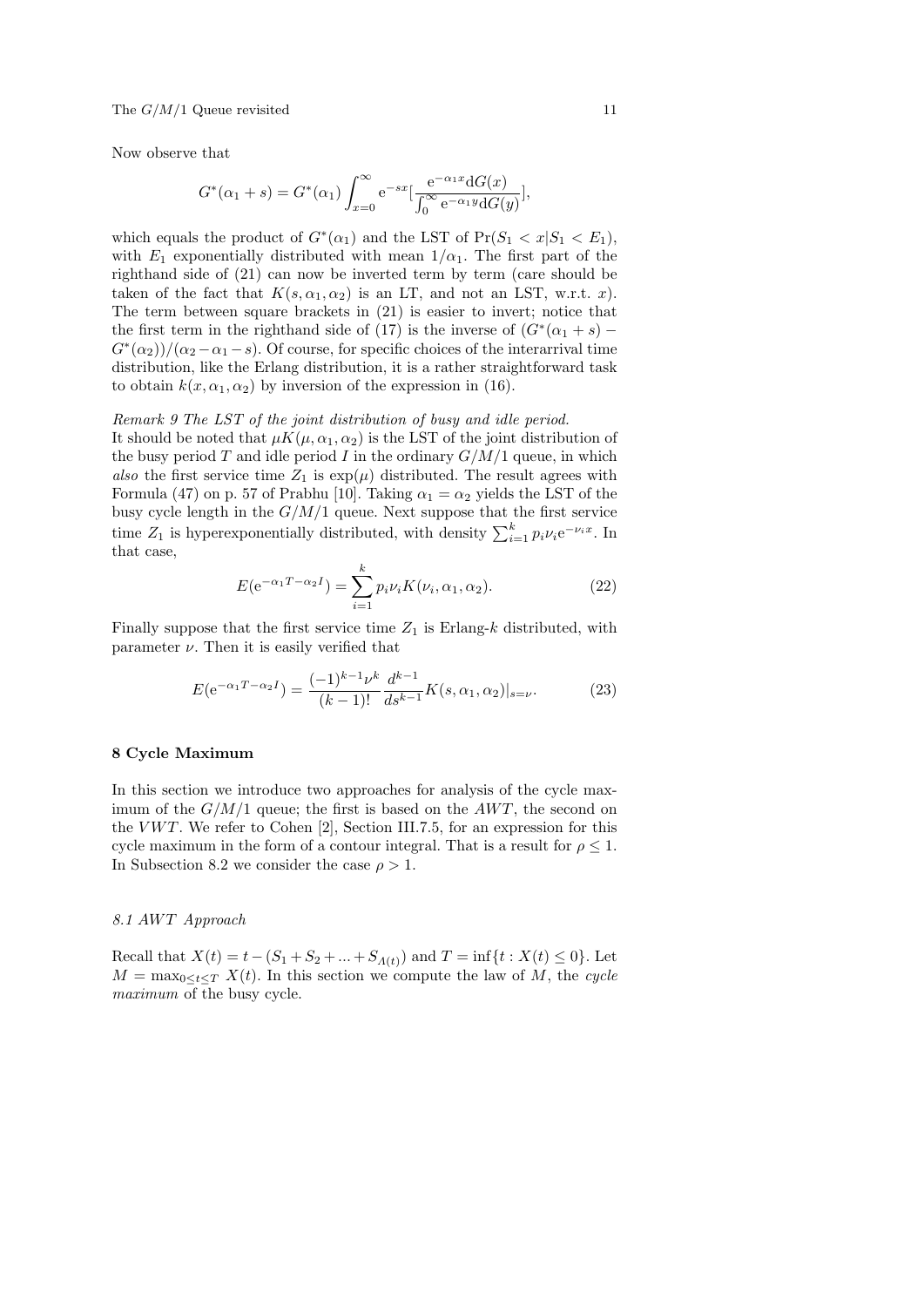Theorem 4

$$
\Pr(M > x) = \frac{e^{-\eta x} (1 - E e^{-\eta I})}{1 - e^{-\eta x} E e^{-\eta I_x}},
$$

where  $Ee^{-\eta I}$  is given in Theorem 1 and  $Ee^{-\eta I_x}$  is given in Lemma 2 above with  $\alpha$  replacing  $\eta$ .

Proof

$$
Pr(A > x) = Pr(\max_{0 \le t < \infty} X(t) > x)
$$
  
= 
$$
Pr(\{\max_{0 \le t < T} X(t) > x\} \cup \{\max_{T \le t < \infty} X(t) > x\})
$$
  
= 
$$
Pr(\max_{0 \le t < T} X(t) > x) + Pr(\max_{T \le t < \infty} X(t) > x)
$$
  
- 
$$
Pr(\{\max_{0 \le t < T} X(t) > x\} \cap \{\max_{T \le t < \infty} X(t) > x\})
$$
  
= 
$$
Pr(M > x) + Pr(\max_{0 \le t < \infty} X(t) > x + I)
$$
  
- 
$$
Pr(\max_{T \le t < \infty} X(t) > x | \max_{0 \le t < T} X(t) > x) Pr(\max_{0 \le t < T} X(t) > x)
$$
  
= 
$$
Pr(M > x) + Pr(A > x + I)
$$
  
- 
$$
Pr(\max_{T \le t < \infty} X(t) > x | \max_{0 \le t < T} X(t) > x] Pr(M > x).
$$
 (24)

Define the stopping time  $T_x = \inf\{t : X(t) = x\}$ . Given the event  $\{\max_{0 \le t < T} X(t) >$  $x\}$  occurred, it follows by the strong Markov property at  $T_x$  that

$$
\Pr(\max_{T \le t < \infty} X(t) > x \mid \max_{0 \le t < T} X(t) > x) = \Pr(\max_{0 \le t < \infty} X(t) > x + I_x) \\
= \Pr(A > x + I_x).
$$

Thus, we obtain in (24):

$$
e^{-\eta x} = \Pr(M > x) + e^{-\eta x} E e^{-\eta I} - \Pr(M > x) e^{-\eta x} E e^{-\eta I_x},
$$

and the theorem follows.

## 8.2 The Case  $\rho > 1$ ; VWT Approach

Recall that the  $S_i$  are i.i.d., random variables with distribution  $G(\cdot)$  and mean  $1/\lambda$ . Similarly, the  $Z_j$  are i.i.d., random variables such that  $Z_j \backsim$ exp( $\mu$ ). Also, N is a Poisson process with rate  $\mu$  and  $\Lambda$  is a renewal process with interrenewal mean  $1/\lambda$ . In the present subsection we assume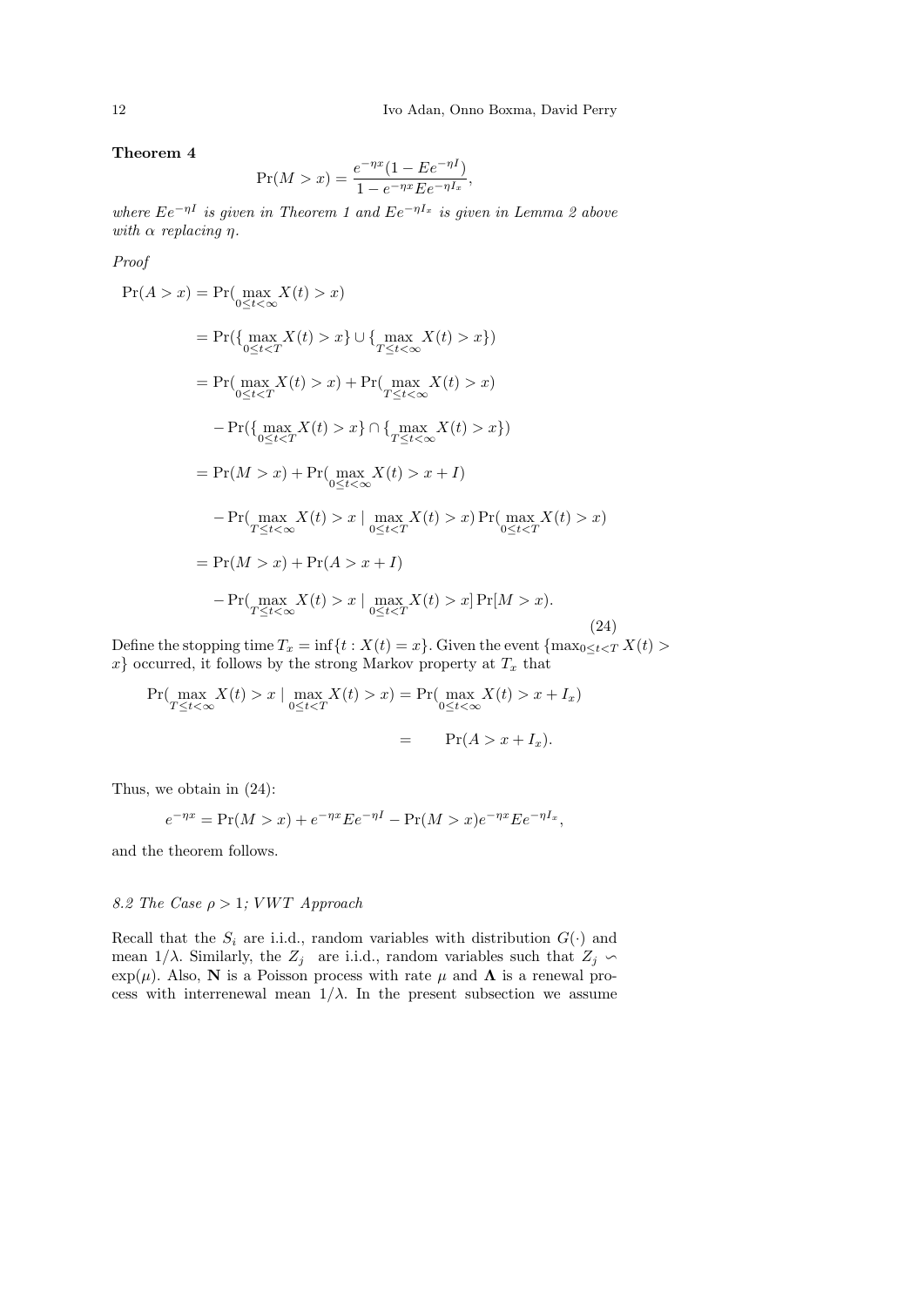that  $\rho := (\lambda/\mu) > 1$  and study the cycle maximum in a busy period of the overloaded  $G/M/1$  queue. Indeed, the distribution of the maximum is improper. However, the conditional distribution of the cycle maximum given that the busy period is finite is a proper distribution. Formally, let  $Z \sim \exp(\mu)$  be a random variable independent of the process Y (recall that  $Y(t) = (Z_1 + ... + Z_{\Lambda(t)}) - t$  and define the stopping times

$$
T_Z^- = \inf\{t : Y(t) = -Z\}
$$

and

$$
T_Z^+ = \inf\{t : Y(t) \ge 0\}.
$$

Note that  $T_Z^-$  can be interpreted as the busy period of the  $G/M/1$  queue (with inter-arrival distribution  $G(\cdot)$  and service rate  $\mu$ ) and the random variable

$$
M = \max_{0 \le t \le T_Z^-} (Z + Y(t))
$$

is the cycle maximum.

To compute the law of  $M$  we use the following argument. Let  $t$  be a record time for  $\{Z+Y(t): 0 \le t \le T_Z^-\}$  and assume that a is the last record value prior to t. That means that  $Z + Y(t-) < a, Z + Y(t) > a$  and by the lack of memory property of the exponential jumps  $(Z + Y(t) - a) \sim \exp(\mu)$ . Hence, for every  $x > a$ , the failure rate function of that record value at x (that occurred at t) is  $\mu$  and the event  $\{M \leq x\}$  (which means that  ${M = x}$  occurs if and only if the record value at t is the last record value in  $[0, T_Z^-]$ . The latter event occurs with probability  $Pr(T_x^- < T_x^+)$ .

The argument introduced above is used as the main tool in proving theorem 5 below. But before we introduce the theorem we need the next two lemmas. These lemmas can also be retrieved from Section III.5.8 of Cohen [2], but we believe that the method of proof that is presented below is of independent interest.

**Lemma 3** Let  $\mathbf{V}_{M/G/1} = \{V_{M/G/1}(t) : t \geq 0\}$  be the work process of the  $M/G/1$  queue with arrival rate  $\mu$  and service time distribution  $G(\cdot)$  and assume that  $\rho := \lambda/\mu > 1$ . Given that the first service in the busy period is a, we define  $\theta_a(0, a+x)$  as the probability that during a busy period  $V_{M/G/1}$ reaches level 0 before level  $a+x$  (for  $x=0$ , one should read here  $\theta_a(0, a+)$ ). Then

$$
\theta_a(0, a+x) = \frac{F(x)}{F(a+x)},\tag{25}
$$

where  $F(\cdot)$  is the steady state distribution of  $V_{M/G/1}$ . That is,  $F(\cdot)$  is the distribution whose LST is given by

$$
F^*(\alpha) = \frac{(1 - \rho^{-1})\alpha}{\alpha - \mu[1 - G^*(\alpha)]}.
$$
 (26)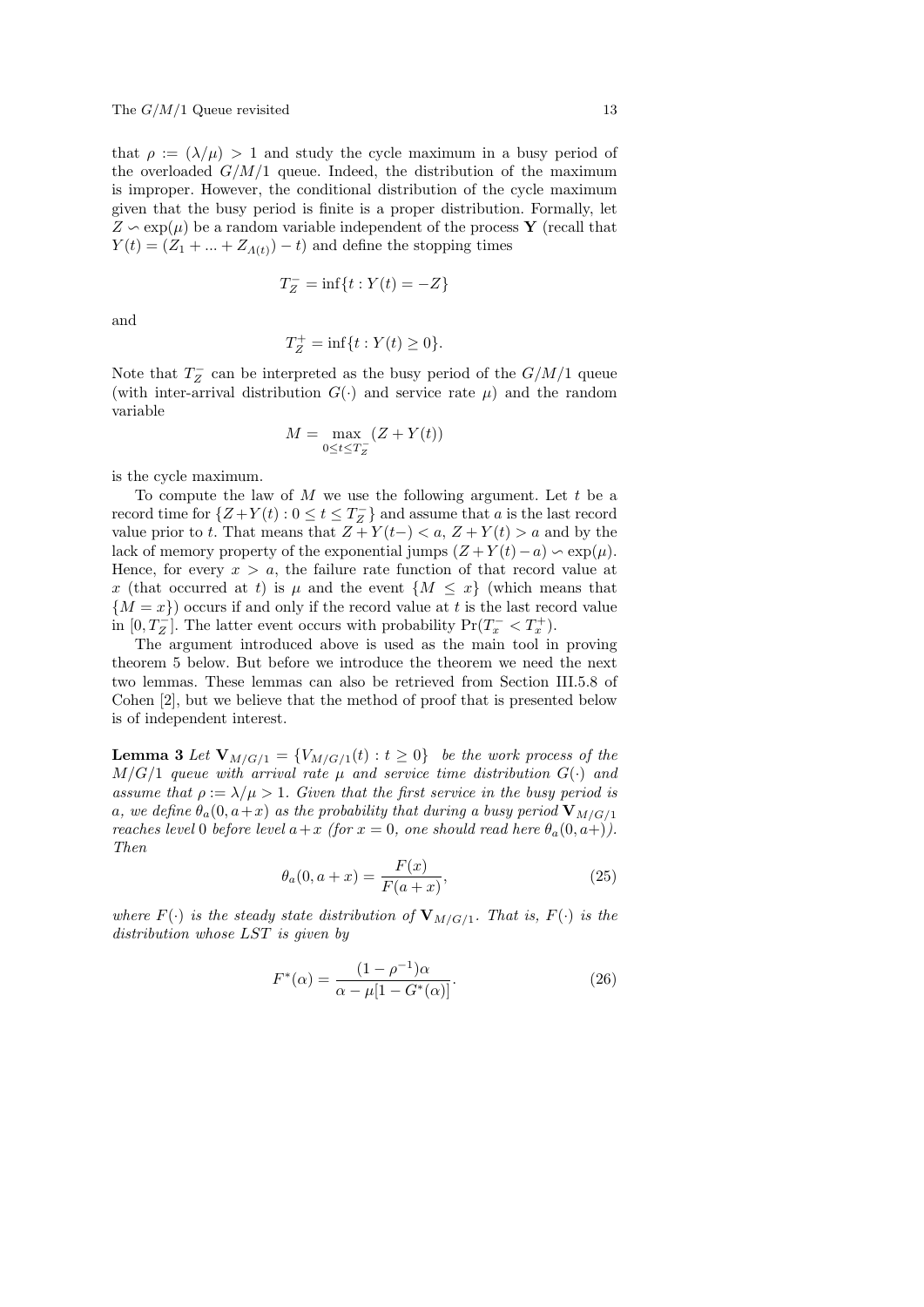*Proof* First note that  $\rho > 1$  implies that  $V_{M/G/1}$  possesses a stationary distribution. Recall that  $-X(t) := X(t) = S_1 + S_2 + ... + S_{N(t)} - t$  where  $N(t)$  is a Poisson process with rate  $\mu$ . Also let  $L_a = \inf\{t > 0 : a + \tilde{X}(t) = 0\}$ and  $\tilde{M}_a = \max_{0 \le t \le L_a} \{a + \tilde{X}(t)\}\)$ .  $L_a$  can be interpreted as the busy period and  $\tilde{M}_a$  as the cycle maximum of the VWT in the  $M/G/1$  queue given that the first service of that busy period is a. Then

$$
F(x) = \Pr(\max_{0 \le t < \infty} \tilde{X}(t) \le x)
$$
\n
$$
= \Pr(\max_{0 \le t < \infty} (a + \tilde{X}(t)) \le a + x)
$$
\n
$$
= \Pr(\max_{0 \le t < T_a} (a + \tilde{X}(t)) \le a + x) \Pr(\max_{T_a \le t < \infty} (a + \tilde{X}(t)) \le a + x)
$$
\n
$$
= \Pr(\tilde{M}_a \le a + x) F(a + x)
$$
\n
$$
= \theta_a(0, a + x) F(a + x).
$$

In particular, it follows by Lemma 3 that

$$
\theta_a(0, a) = \frac{1 - \rho^{-1}}{F(a)}.\tag{27}
$$

Lemma 4 below is based on the duality between the  $M/G/1$  and the  $G/M/1$  queues. Consider the VWT of the  $G/M/1$  queue with inter-arrival distribution  $G(\cdot)$  and service rate  $\mu$  in which the first service of the busy period is x. Also, consider the VWT of the  $M/G/1$  queue with arrival rate  $\mu$  and service distribution  $G(\cdot)$  in which the first service of the busy period is x.

#### Lemma 4

$$
\Pr(T_x^- < T_x^+) = 1 - \frac{F * G(x)}{F(x)}
$$

where the LST associated with  $F(\cdot)$  is given in (26).

*Proof* Consider a sample path of the stopped process  $\{x + Y(t) : 0 \le t \le t\}$  $T_x^-\}$  (see Fig. 1(a)). This stopped process represents the  $VWT$  of a  $G/M/1$ queue during a busy period whose first service time is  $x$ . Now construct the risk stopped process  $\{R(t): 0 \le t \le T_x^-\}$  where  $R(t) = -Y(t)$  (see Fig. 1(b)). That is,  $R(t)$  starts at level 0 and is stopped immediately after it upcrosses level x. Now construct the process  $\mathbf{U} = \{U(t): t \geq 0\}$  from  ${R(t) : 0 \le t \le T_x^-}$  as follows: First, replace every negative jump in Fig.  $1(b)$  by a linearly decreasing piece of trajectory with slope  $-1$  on an interval whose length is equal to the negative jump size. Second, replace the increasing pieces of  $R(t)$  between negative jumps by positive jumps whose sizes are equal to the linear increments (the process is shown in Fig.  $1(c)$ ).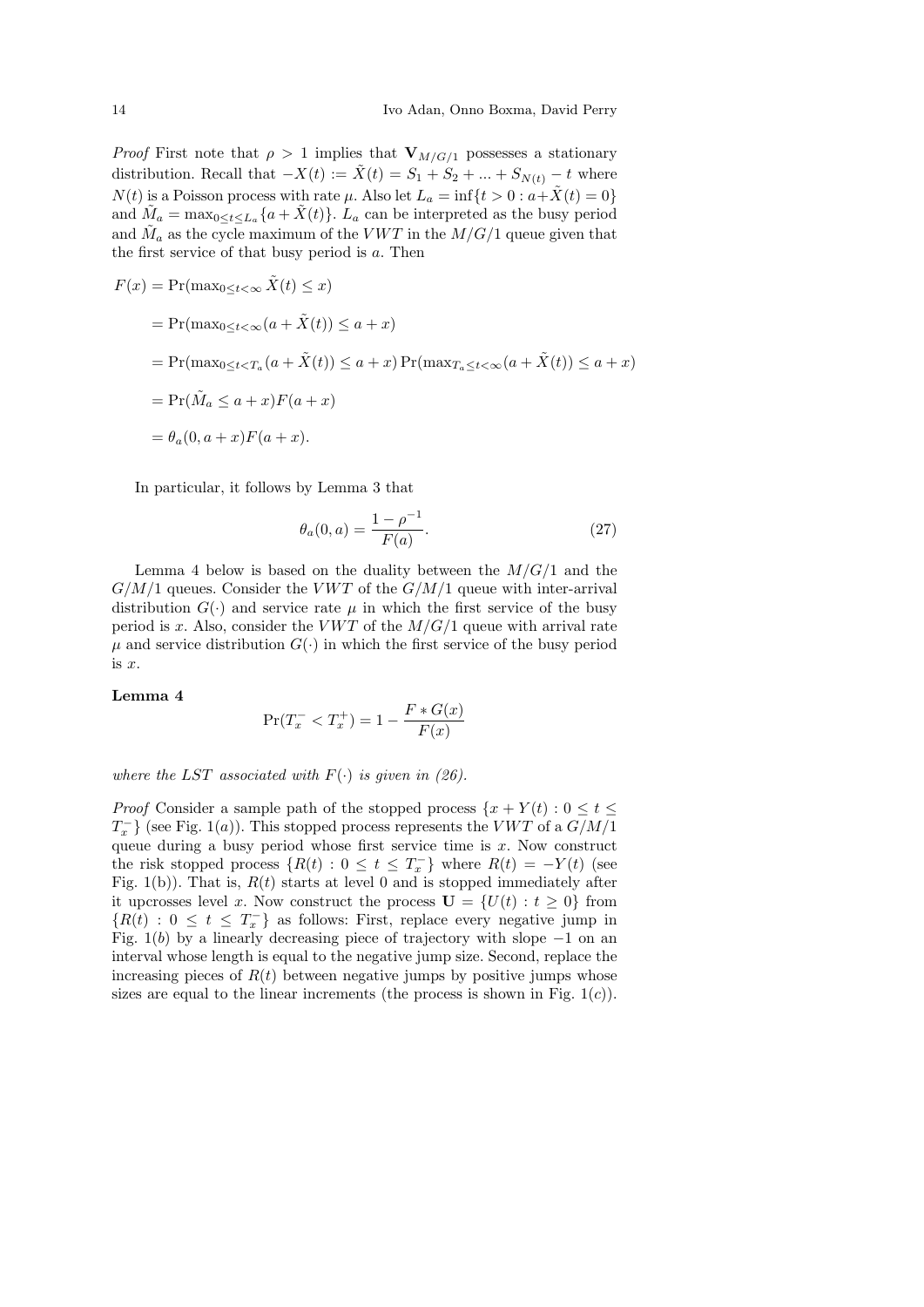

**Fig. 1** The stopped process  $\{x + Y(t) : 0 \le t \le T_x^-\}$  in (a), the risk stopped process  $\{R(t): 0 \le t \le T_x^-\}$  in (b) and the process  $\mathbf{U} = \{U(t): t \ge 0\}$  in (c).

Clearly, the event  $\{T_x^- \lt T_x^+\}$  occurs if and only if level 0 is not downcrossed before level x is upcrossed by  $\{x + Y(t) : 0 \le t \le T_x^-\}$ . By construction of  $R(t)$  the latter event occurs if and only if level x is upcrossed before level 0 is downcrossed by  $\{R(t): 0 \le t \le T_x^-\}$ . Finally, by construction the latter event occurs if and only if level  $x$  is upcrossed before level  $0$  is downcrossed by U. By this duality it can be seen that U represents the work process of the  $M/G/1$  queue until the first upcrossing above level x (see also [7]). In order for the process  $U$  to upcross level x before downcrossing level 0 we condition on the size of the first jump. If the first jump is greater than x, level x is upcrossed at time 0. The latter event occurs with probability  $1 - G(x)$ . If the first jump is  $a < x$ , then level x is upcrossed before level 0 is downcrossed with probability  $1 - \theta_a(0, x)$ . Applying this argument we obtain

$$
\Pr(T_x^- < T_x^+) = 1 - G(x) + \int_0^x [1 - \theta_a(0, x)] dG(a). \tag{28}
$$

Now replace x by  $x-a$  in (25) and substitute in (28). The proof is complete after some elementary algebra.

We are now in a position to introduce the main result of this section.

#### Theorem 5

$$
\Pr(M \le x | T < \infty) = \rho [1 - e^{-\mu \int_0^x (1 - \frac{F * G(y)}{F(y)}) dy}] = \rho - \frac{\rho - 1}{F(x)}.
$$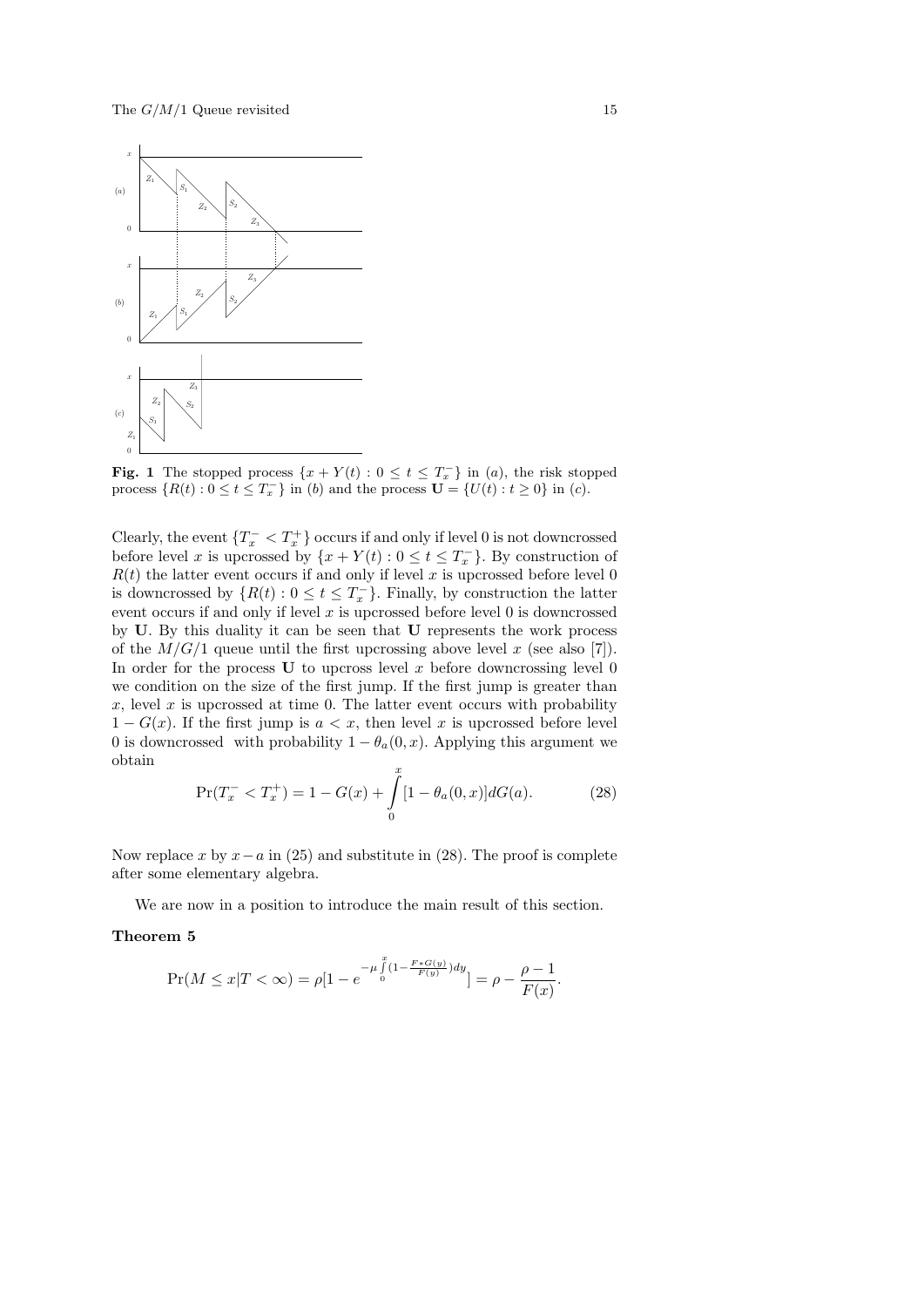*Proof* The jumps of the *VWT* in the  $G/M/1$  queue are  $\exp(\mu)$ . As mentioned before,  $\mu dx$  is the infinitesimal probability that an arbitrary record value of the VWT lands in  $[x, x+dx)$ . But x is the maximum of the VWT if and only if the latter record value is the last record value in the busy period, and the probability of that event is  $Pr(T_x^- < T_x^+)$ . Multiplying, we conclude that the hazard rate function of  $M$  is

$$
r(x) = \mu \Pr(T_x^- < T_x^+).
$$

The first result of the theorem follows by Lemma 4, also observing that  $Pr(T < \infty) = 1/\rho$  (cf. [2], p. 217). The second result of the theorem is obtained as follows. Consider the steady-state work process in the  $M/G/1$ queue with arrival rate  $\mu$  and service time distribution  $G(\cdot)$  (this steadystate law exists since  $1/\rho = \mu/\lambda < 1$ . It follows from the integro-differential equation of Takacs for the  $M/G/1$  work process (cf. [2], p. 263) that

$$
f(x) = \mu[F(x) - F * G(x)], \quad x > 0,
$$

where F is the steady-state law of the work process and  $f(x)$  is the density of  $F(x)$ ,  $x > 0$ . We can now write:

$$
\Pr(M \le x | T < \infty) = \rho [1 - e^{-\int_0^x \frac{f(y)}{F(y)} dy}] = \rho [1 - e^{-\ln F(x) + D}].
$$

The result follows by normalization.

*Remark 10* It should be observed, using (27), that  $Pr(M \le x | T < \infty)$  $\rho[1 - \theta_x(0, x)]$ , or  $Pr(M > x) = \theta_x(0, x)$ . The latter result also follows from the construction in Figure 1.

#### References

- 1. S. Asmussen, Applied Probability and Queues (2nd edition, Springer-Verlag, New York 2003).
- 2. J.W. Cohen, The Single Server Queue (North-Holland Publ. Cy., Amsterdam 1982).
- 3. B.T. Doshi, A note on stochastic decomposition in a  $GI/G/1$  queue with vacations or set-up times. J. Appl. Probab. 22 (1985), 419-428.
- 4. O. Kella and W. Whitt, Useful martingales for stochastic storage processes with Lévy input. J. Appl. Probab. 29 (1992), 396-403.
- 5. R. Núñez Queija, Note on the GI/GI/1 queue with LCFS-PR observed at arbitrary times. Prob. Eng. Inf. Sci. 15 (2001), 179-187.
- 6. D. Perry, W. Stadje and S. Zacks, Contributions to the theory of first-exit times of some compound processes in queueing theory. Queueing Systems 33 (1999), 369-379.
- 7. D. Perry and W. Stadje, Duality of dams via mountain processes. Operations Research Letters 31 (2003), 451-458.
- 8. D. Perry, W. Stadje and S. Zacks, Busy period analysis for M/G/1 and G/M/1 type queues with restricted accessibility. Operations Research Letters 27 (2000), 163-174.